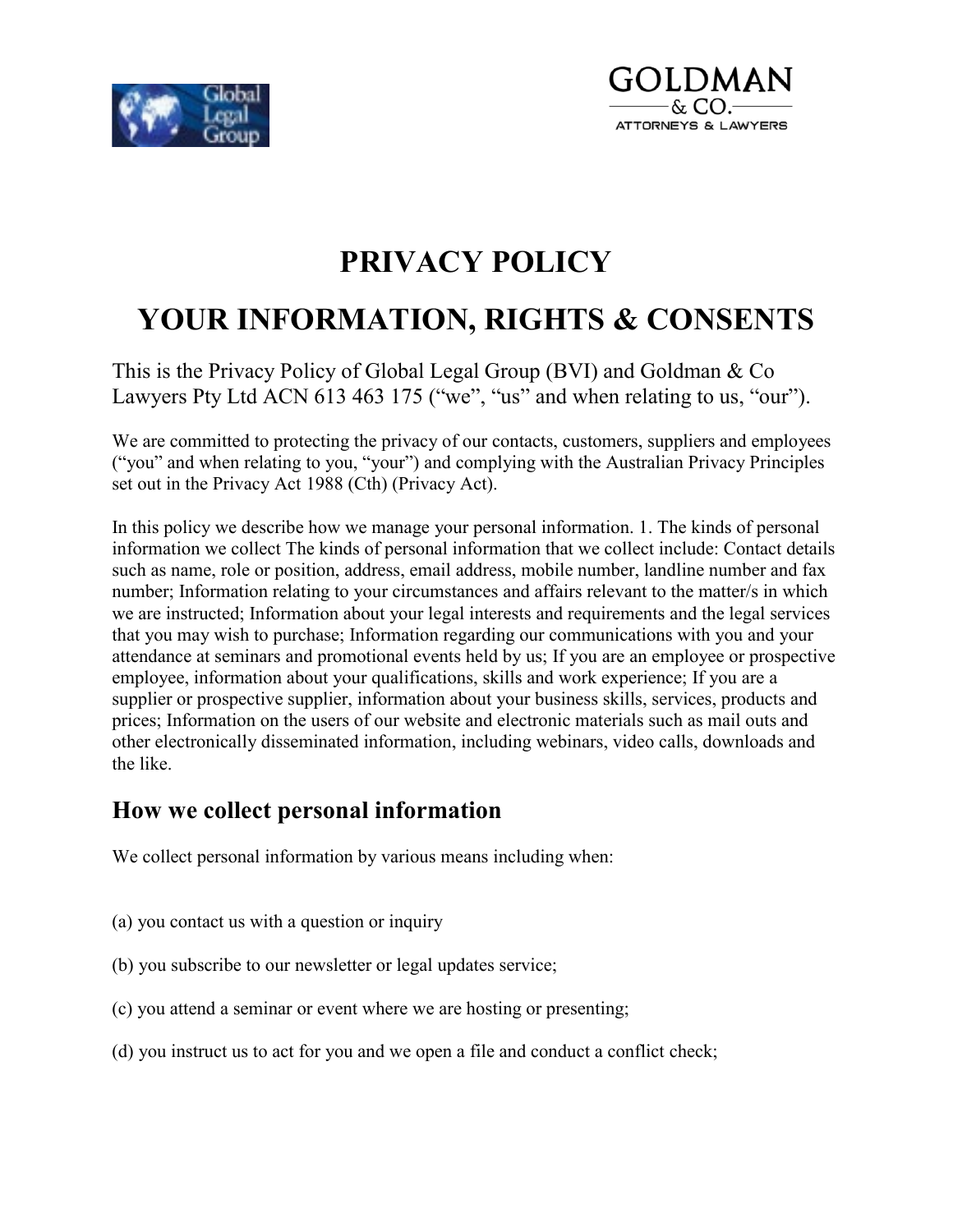



(e) our clients provide information relating to related and adverse parties relevant to the advice or services we are providing;

- (f) we undertake a search or investigation;
- (g) you visit our website;

(h) when you use our website and electronic materials such as mail outs and other electronically disseminated information, including webinars, video calls, downloads and the like. Where practicable we collect personal information about you directly from you. However, we may have collected information about you from a third party such as a client, a third party information provider, the courts or a person responding to our questions or inquiries. We are required to collect the full name and address of our clients by the Solicitors Rules made under the Legal Profession Act 2004 (NSW).

Accurate name and address information must also be collected in order to comply with the trust account record keeping requirements in the Legal Profession Regulation 2005 (NSW) and to comply with our duty to the courts. If you are a client and do not provide us with name and address information we cannot act for you. If you do not provide us with accurate personal information we may not be able to carry out our instructions or achieve the purpose for which the information has been sought.

#### **The purposes for which we collect, hold, use and disclose personal information**

We collect, hold, use and personal information in order to: (a) respond to your enquiries;

- (b) provide legal services;
- (c) employ competent and diligent personnel;
- (d) monitor or improve the use of and satisfaction with our legal services; and

(e) let you know about legal developments, our expertise and legal services that may be of interest to you.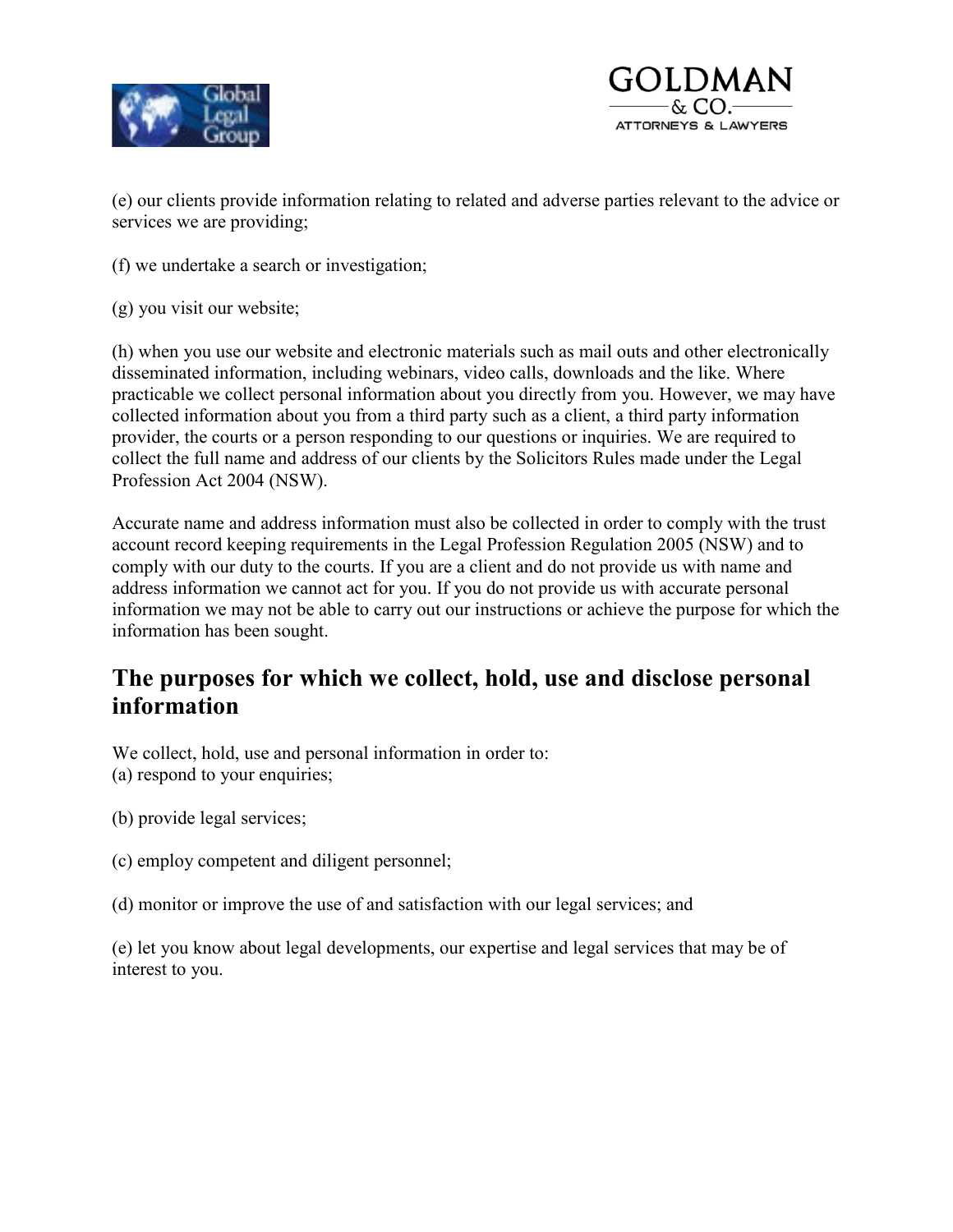



#### **We disclose personal information:**

- (a) in order to carry out the instructions of our clients; and
- (b) subject to our confidentiality obligations, when using services in support of our legal practice.

#### **The parties to whom your personal information is disclosed**

Subject to our confidentiality obligations, we may share some relevant personal information with:

(a) parties related to a matter you have with us, government authorities and service providers as reasonably required to carry out your instructions

(b) our e-mail marketing provider for the purposes of providing you our newsletter, invitations and legal updates; and

(c) third party service providers who assist us with archival, auditing, accounting, legal, business consulting, website or technology services. We also will disclose your information if required by law to do so or in circumstances permitted by the Privacy Act – for example, where we have reasonable grounds to suspect that unlawful activity, or misconduct of a serious nature, that relates to our functions or activities has been is being or may be engaged in, in response to a subpoena, discovery request or a court order.

#### **Disclosure of information outside the jurisdiction of collection**

Some of the third parties described above including our service providers and related bodies corporate may be in overseas countries, but will be working for us and using our email servers if they are providing legal or para legal services on your behalf. It is important to note that even in the case of non third parties, information may be transmitted via overseas servers and this is beyond our control, as far as possible we shall host our emails servers in Australia. Opting out of marketing communications

We may, from time to time, send you newsletters, invitations and legal updates about our services. You can opt out of receiving further such communications by notifying us using our contact details below by clicking, when available, the "unsubscribe" option at the bottom of any marketing e-mail received from us. Security

We take reasonable physical, technical and administrative safeguards to protect your personal information from misuse, interference, loss, and unauthorised access, modification and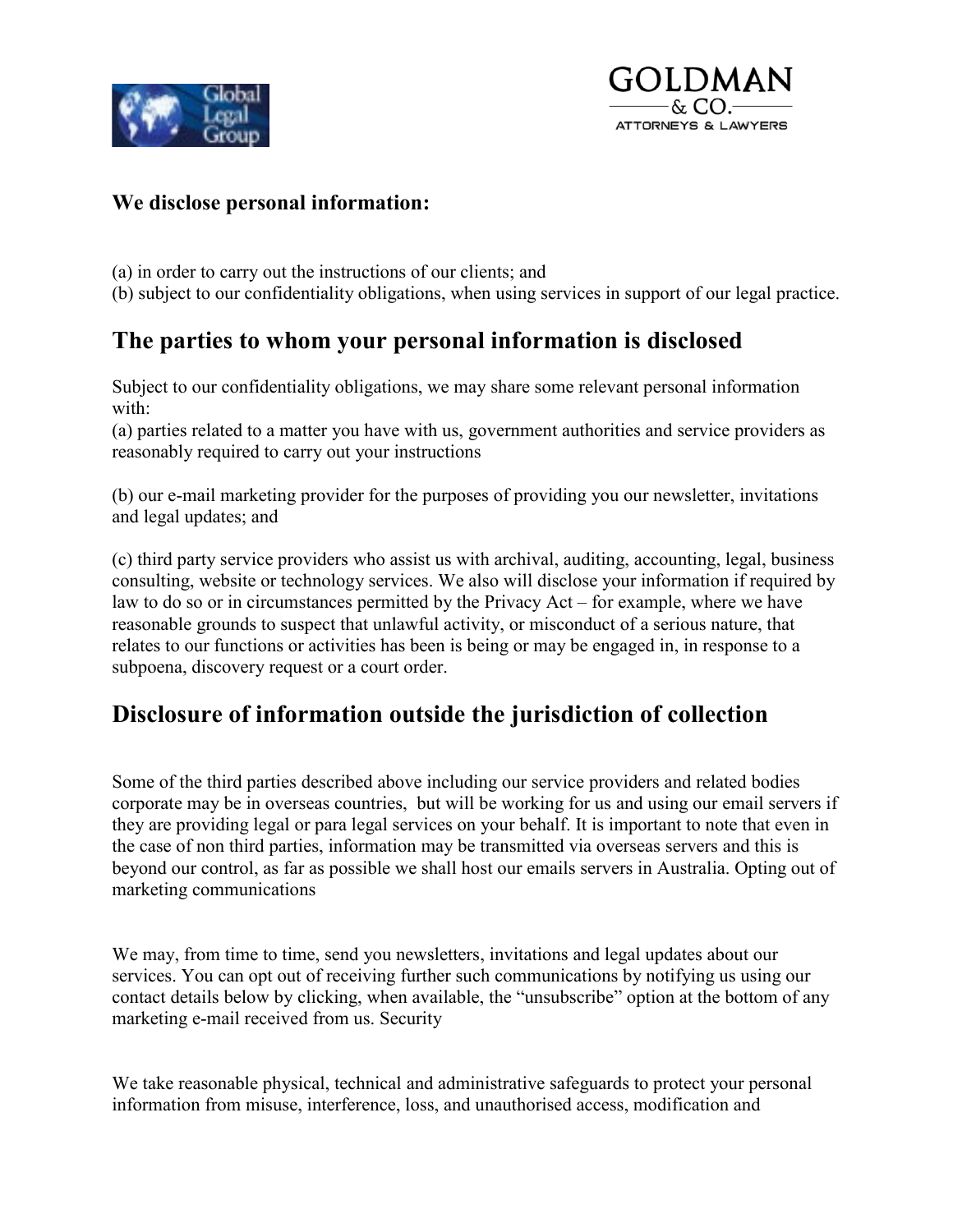



disclosure. For example, we maintain our files in secure offices and limit access to personal information to individuals with a need to know.

#### **Access/correction/updating personal information**

You can contact us to access, correct or update your personal information. Unless we are subject to confidentiality obligation or some other restriction on giving access to the information and we are permitted to refuse you access under the Privacy Act, we will endeavour to make your information available to you within 30 days.

Examples of circumstances where we may refuse to give you access to your personal information include where:

(a) giving access would be unlawful;

(b) we reasonably believe that giving you access would pose a serious threat to the life, health or safety of any individual or to public health or public safety;

(c) giving access would have an unreasonable impact on the privacy of others;

(d) the information could reveal the intentions of a party in negotiations;

(e) giving access could prejudice the taking of appropriate action in relation to unlawful activity

(f) giving access could reveal evaluative information in a commercially sensitive decision making process. If you request to correct your personal information, we will correct, or, if we consider more appropriate, note your request for amendment of the information on your record. We will not charge you to make a request to access your record but we may charge you to actually provide access depending on the costs associated with obtaining and providing the material. These actions can usually be taken by contacting a customer relations representative using the contact information on the "Contact Us" section below.

#### **Notification of Changes**

If we decide to change our Privacy Policy, we will update this on our website with a document and version number. We can send you a copy of our revised policy or allow you access to a copy on our website.